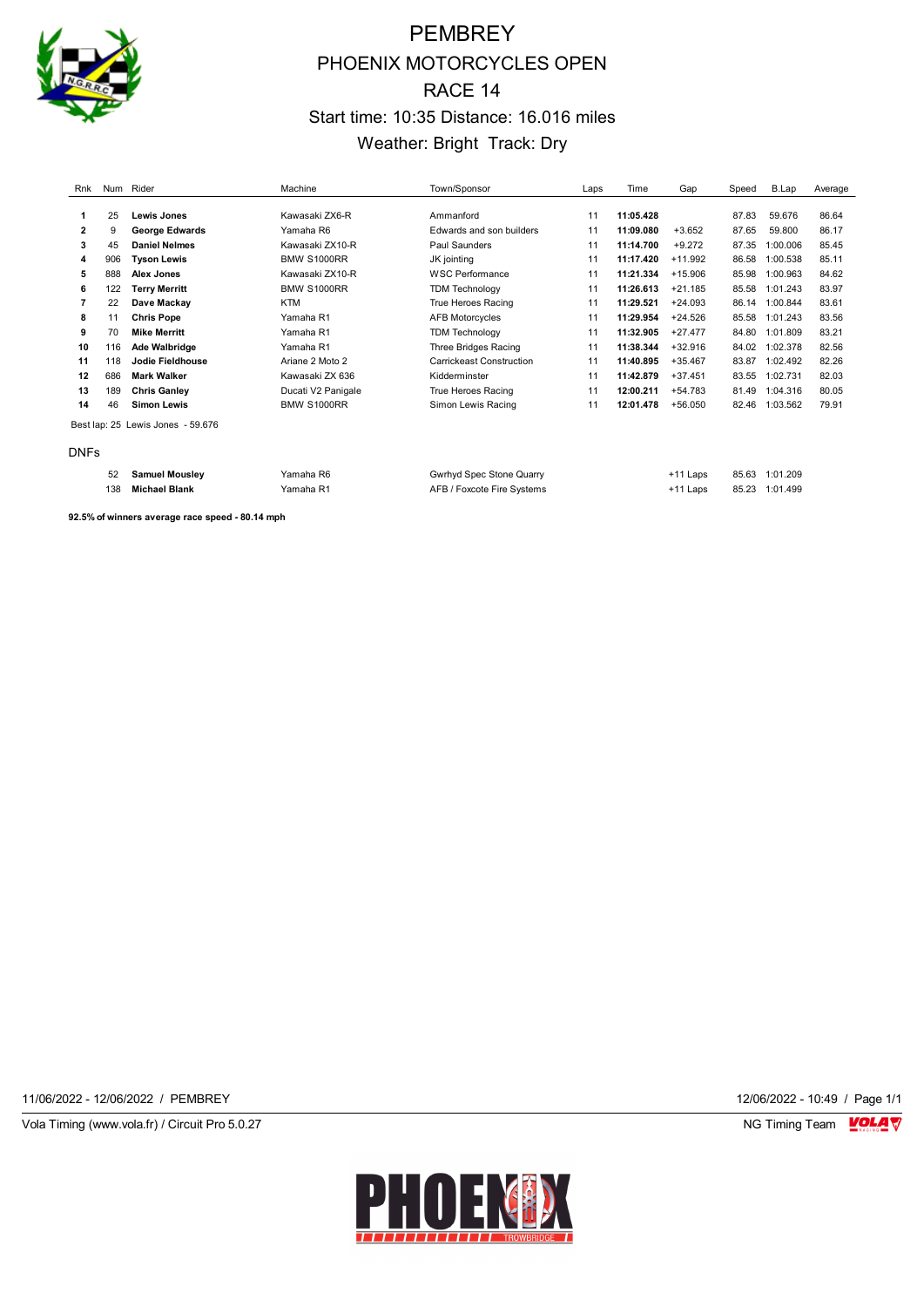

#### Lap Time

### Ade Walbridge

|    | <b>START</b>  |
|----|---------------|
| 1  |               |
| 2  | 1:02.589      |
| 3  | 1:02.591      |
| 4  | 1.02.979      |
| 5  | 1.02 718      |
| 6  | 1:02.378      |
| 7  | 1:02 472      |
| 8  | 1:02 851      |
| 9  | 1.02 781      |
| 10 | 1.02.564      |
|    | <b>FINISH</b> |
| 11 | 1:02.944      |

### Alex Jones

|    | <b>START</b>  |
|----|---------------|
| 1  |               |
| 2  | 1:01.371      |
| 3  | 1:00.963      |
| 4  | 1:01 558      |
| 5  | 1:01.150      |
| 6  | 1.01.275      |
| 7  | 1:01 200      |
| 8  | 1:01.229      |
| 9  | 1.01404       |
| 10 | 1:01.699      |
|    | <b>FINISH</b> |
| 11 | 1.01 772      |

### Chris Ganley

| <b>START</b> |          |  |  |  |
|--------------|----------|--|--|--|
| 1            |          |  |  |  |
| 2            | 1:04.511 |  |  |  |
| 3            | 1:04 970 |  |  |  |
| 4            | 1:04 745 |  |  |  |
| 5            | 1:04.496 |  |  |  |
| 6            | 1:04.426 |  |  |  |
| 7            | 1:04 536 |  |  |  |
| 8            | 1:04 610 |  |  |  |

11/06/2022 - 12/06/2022 / PEMBREY 12/06/2022 - 10:48 / Page 1/2

Vola Timing (www.vola.fr) / Circuit Pro 5.0.27 NG Timing Team VOLA V

# PEMBREY PHOENIX MOTORCYCLES OPEN RACE 14 LAP TIMES

| Lap        | Time          |
|------------|---------------|
| 9          | 1:04.316      |
| 10         | 1:04.831      |
|            | <b>FINISH</b> |
| 11         | 1:04.796      |
|            |               |
|            |               |
|            |               |
| Chris Pope |               |
|            |               |
|            | <b>START</b>  |
| 1          |               |
| 2          | 1:01.870      |
| 3          | 1:01.803      |
| 4          | 1:01.800      |
| 5          | 1:01.243      |
| 6          | 1:01.621      |
| 7          | 1:02.410      |
| 8          | 1:01.845      |
| 9          | 1:02.245      |
| 10         | 1:02.046      |
|            | <b>FINISH</b> |
| 11         | 1:02.810      |
|            |               |
|            |               |
|            | Daniel Nelmes |
|            |               |
|            | <b>START</b>  |
| 1          |               |
| 2          | 1:00.680      |
| 3          | 1:00.356      |
| 4          | 1:00.098      |
| 5          | 1:00.006      |
| 6          | 1:00.511      |
| 7          | 1:01.263      |
| 8          | 1:01.330      |
| 9          | 1:01.458      |
| 10         | 1:01.089      |
|            | <b>FINISH</b> |
|            | 1:01.864      |
| 11         |               |
|            |               |
|            |               |
|            |               |
|            | Dave Mackay   |
|            | <b>START</b>  |

 **1:02.753**

| Lap | Time          |
|-----|---------------|
| 3   | 1:02.328      |
| 4   | 1:01.695      |
| 5   | 1:01.401      |
| 6   | 1:01 763      |
| 7   | 1:02 015      |
| 8   | 1:01.490      |
| 9   | 1:00.844      |
| 10  | 1:01 297      |
|     | <b>FINISH</b> |
| 11  | 1:02 187      |

### George Edwards

|    | <b>START</b>  |
|----|---------------|
| 1  |               |
| 2  | 1:00.075      |
| 3  | 59.895        |
| 4  | 1:00.169      |
| 5  | 1:00.339      |
| 6  | 1.000048      |
| 7  | 59.896        |
| 8  | 59.800        |
| 9  | 1:00 619      |
| 10 | 1:01.207      |
|    | <b>FINISH</b> |
| 11 | 1:01.161      |

#### Jodie Fieldhouse

|               | <b>START</b> |  |
|---------------|--------------|--|
| 1             |              |  |
| 2             | 1:03.215     |  |
| 3             | 1:02.708     |  |
| 4             | 1:02.539     |  |
| 5             | 1:03.078     |  |
| 6             | 1:02.854     |  |
| 7             | 1:02.820     |  |
| 8             | 1:03.155     |  |
| 9             | 1:02.681     |  |
| 10            | 1:02 846     |  |
| <b>FINISH</b> |              |  |
| 11            | 1:02.492     |  |

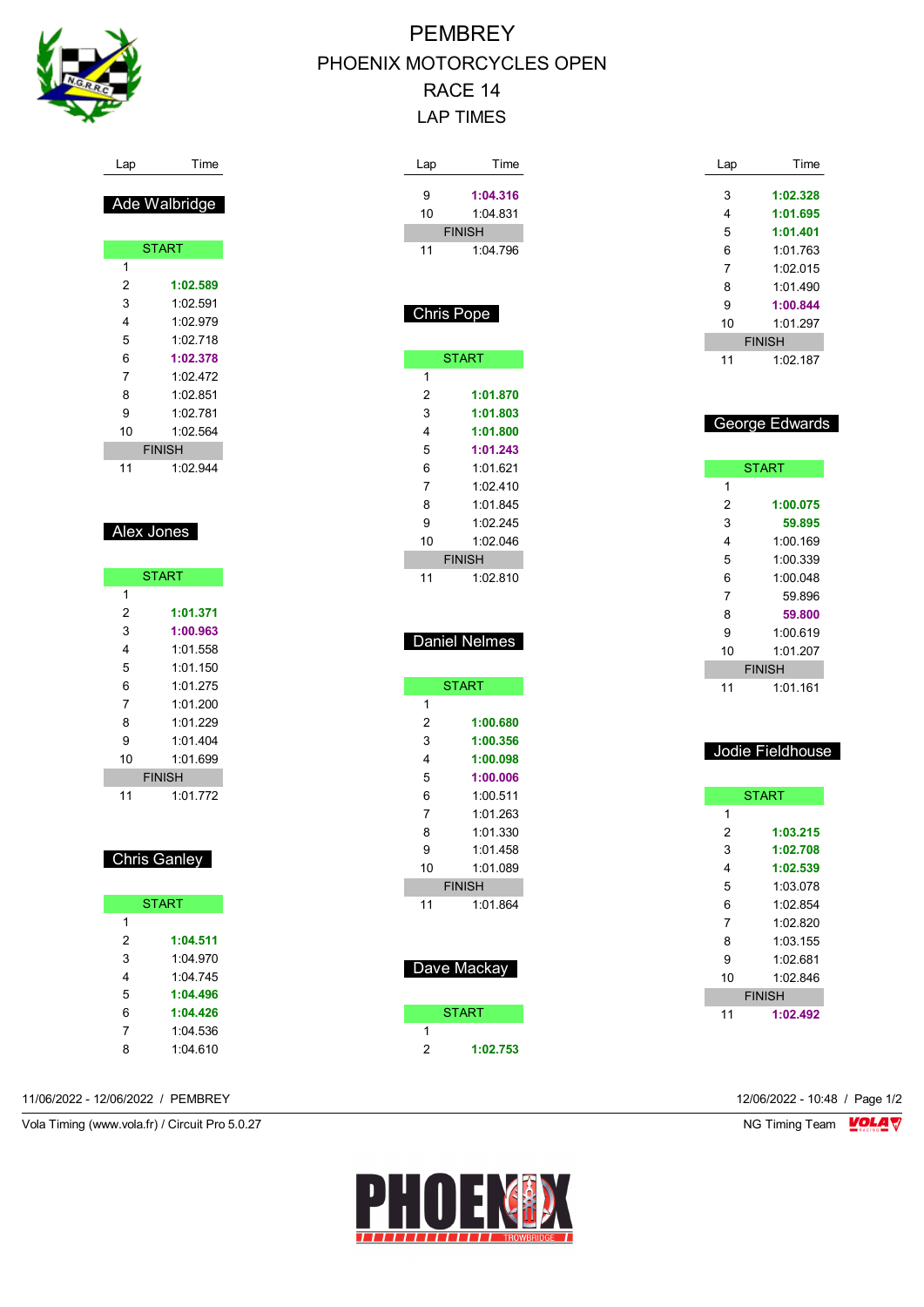#### PEMBREY PHOENIX MOTORCYCLES OPEN RACE 14 LAP TIMES

| Lap | Time          |
|-----|---------------|
|     | Lewis Jones   |
|     |               |
|     | <b>START</b>  |
| 1   |               |
| 2   | 1:00.217      |
| 3   | 59.879        |
| 4   | 59.676        |
| 5   | 59.995        |
| 6   | 59.979        |
| 7   | 59.919        |
| 8   | 59.752        |
| 9   | 59.768        |
| 10  | 59.763        |
|     | <b>FINISH</b> |
| 11  | 1:00.206      |

### Mark Walker

|    | <b>START</b>  |
|----|---------------|
| 1  |               |
| 2  | 1:03.423      |
| 3  | 1:03.068      |
| 4  | 1:02.734      |
| 5  | 1:03.290      |
| 6  | 1:02.731      |
| 7  | 1.02.864      |
| 8  | 1.03293       |
| 9  | 1:03.278      |
| 10 | 1:03.123      |
|    | <b>FINISH</b> |
| 11 | 1:03.747      |

## Michael Blank

|   | <b>START</b>  |
|---|---------------|
| 1 |               |
| 2 | 1:01.901      |
| 3 | 1:01.510      |
| 4 | 1:01.499      |
| 5 | 1:02.048      |
| 6 | 1.02 477      |
| 7 | 1.04622       |
| 8 |               |
|   | <b>FINISH</b> |

## Mike Merritt

|   | <b>START</b> |
|---|--------------|
| 1 |              |
| 2 | 1:02.845     |
| 3 | 1:02.212     |
| 4 | 1:02.569     |
|   |              |

| Lap | Time                  |
|-----|-----------------------|
|     |                       |
| 5   | 1:02.280              |
| 6   | 1:02.921              |
| 7   | 1:01.965              |
| 8   | 1:02.872              |
| 9   | 1:01.809              |
| 10  | 1:02.229              |
|     | <b>FINISH</b>         |
| 11  | 1:02.480              |
|     |                       |
|     |                       |
|     | <b>Samuel Mousley</b> |
|     |                       |
|     |                       |
|     | <b>START</b>          |
| 1   |                       |
| 2   | 1:01.501              |
| 3   | 1:01.696              |
| 4   | 1:01.268              |
| 5   | 1:01 209              |

| 2 | 1:01.501      |
|---|---------------|
| 3 | 1:01 696      |
| 4 | 1:01.268      |
| 5 | 1:01.209      |
| 6 | 1:02.630      |
| 7 | 1011410       |
| 8 | 1 01 259      |
| 9 | 1:01.397      |
|   | <b>FINISH</b> |

### Simon Lewis

| <b>START</b>  |          |  |  |  |  |
|---------------|----------|--|--|--|--|
| 1             |          |  |  |  |  |
| 2             | 1:03.562 |  |  |  |  |
| 3             | 1:03.688 |  |  |  |  |
| 4             | 1 04 211 |  |  |  |  |
| 5             | 1:03.872 |  |  |  |  |
| 6             | 1:04:443 |  |  |  |  |
| 7             | 1:04.566 |  |  |  |  |
| 8             | 1:06.795 |  |  |  |  |
| 9             | 1:04.972 |  |  |  |  |
| 10            | 1:05.389 |  |  |  |  |
| <b>FINISH</b> |          |  |  |  |  |
| 11            | 1:06.972 |  |  |  |  |

## Terry Merritt

|               | <b>START</b> |  |  |  |
|---------------|--------------|--|--|--|
| 1             |              |  |  |  |
| 2             | 1:01.631     |  |  |  |
| 3             | 1:01.530     |  |  |  |
| 4             | 1:01.387     |  |  |  |
| 5             | 1:01.308     |  |  |  |
| 6             | 1:01.342     |  |  |  |
| 7             | 1.01455      |  |  |  |
| 8             | 1.01685      |  |  |  |
| 9             | 1:01.243     |  |  |  |
| 10            | 1:03.588     |  |  |  |
| <b>FINISH</b> |              |  |  |  |

| Lap | Time     |  |
|-----|----------|--|
| 11  | 1:01.960 |  |

### Tyson Lewis

|    | <b>START</b>  |
|----|---------------|
| 1  |               |
| 2  | 1:00.739      |
| 3  | 1:00.556      |
| 4  | 1:00.567      |
| 5  | 1:00.811      |
| 6  | 1:00.538      |
| 7  | 1:01.129      |
| 8  | 1:01.575      |
| 9  | 1:01 405      |
| 10 | 1:01 088      |
|    | <b>FINISH</b> |
| 11 | 1:01.877      |

11/06/2022 - 12/06/2022 / PEMBREY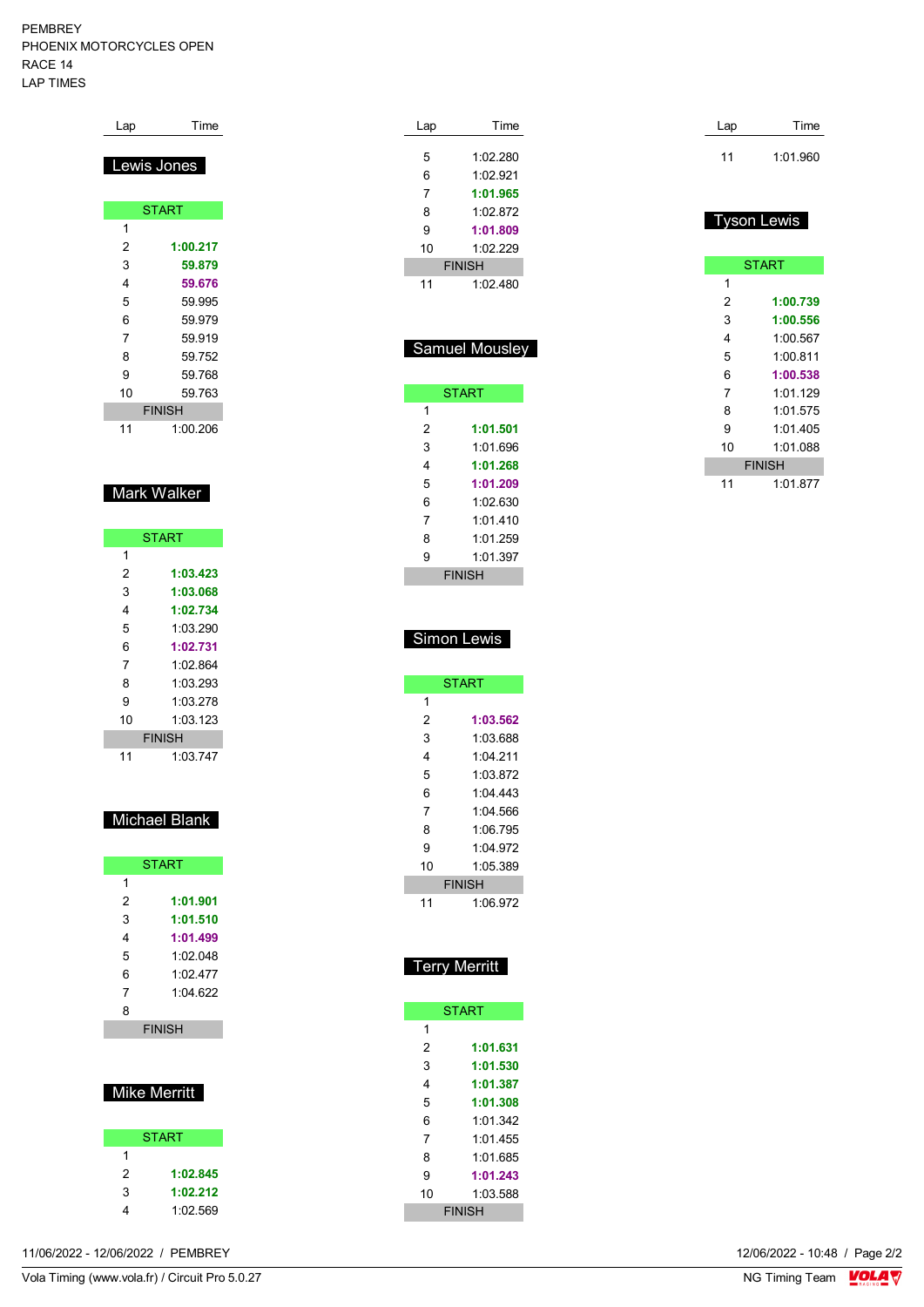

# **PEMBREY** PHOENIX MOTORCYCLES OPEN RACE 14 LAP CHART

|                   | 1. | 2. | 3. | 4.  | 5.  | 6.  | 7.  | 8.  | 9.  | 10. | 11. | 12. | 13. | 14. | 15. | 16. |
|-------------------|----|----|----|-----|-----|-----|-----|-----|-----|-----|-----|-----|-----|-----|-----|-----|
| Start             |    |    |    |     |     |     |     |     |     |     |     |     |     |     |     |     |
| Lap <sub>1</sub>  | 9  | 45 | 25 | 906 | 888 | 52  | 70  | 138 | 122 | 11  | 686 | 116 | 22  | 118 | 46  | 189 |
| Lap2              | 9  | 25 | 45 | 906 | 888 | 52  | 138 | 122 | 70  | 11  | 116 | 22  | 686 | 118 | 46  | 189 |
| Lap <sub>3</sub>  | 9  | 25 | 45 | 906 | 888 | 52  | 138 | 122 | 70  | 11  | 116 | 22  | 686 | 118 | 46  | 189 |
| Lap <sub>4</sub>  | 9  | 25 | 45 | 906 | 888 | 52  | 138 | 122 | 11  | 70  | 22  | 116 | 686 | 118 | 46  | 189 |
| Lap <sub>5</sub>  | 25 | 9  | 45 | 906 | 888 | 52  | 122 | 138 | 11  | 70  | 22  | 116 | 686 | 118 | 46  | 189 |
| Lap6              | 25 | 9  | 45 | 906 | 888 | 52  | 122 | 138 | 11  | 70  | 22  | 116 | 686 | 118 | 46  | 189 |
| Lap7              | 25 | 9  | 45 | 906 | 888 | 52  | 122 | 11  | 138 | 70  | 22  | 116 | 686 | 118 | 46  | 189 |
| Lap <sub>8</sub>  | 25 | 9  | 45 | 906 | 888 | 52  | 122 | 11  | 22  | 70  | 116 | 686 | 118 | 46  | 189 | 138 |
| Lap <sub>9</sub>  | 25 | 9  | 45 | 906 | 888 | 52  | 122 | 11  | 22  | 70  | 116 | 118 | 686 | 46  | 189 |     |
| Lap <sub>10</sub> | 25 | 9  | 45 | 906 | 888 | 122 | 11  | 22  | 70  | 116 | 118 | 686 | 46  | 189 |     |     |
| Lap <sub>11</sub> | 25 | 9  | 45 | 906 | 888 | 122 | 22  | 11  | 70  | 116 | 118 | 686 | 189 | 46  |     |     |

11/06/2022 - 12/06/2022 / PEMBREY 12/06/2022 - 10:47 / Page 1/1

Vola Timing (www.vola.fr) / Circuit Pro 5.0.27 NG Timing Team MC Timing Team MC Timing Team M

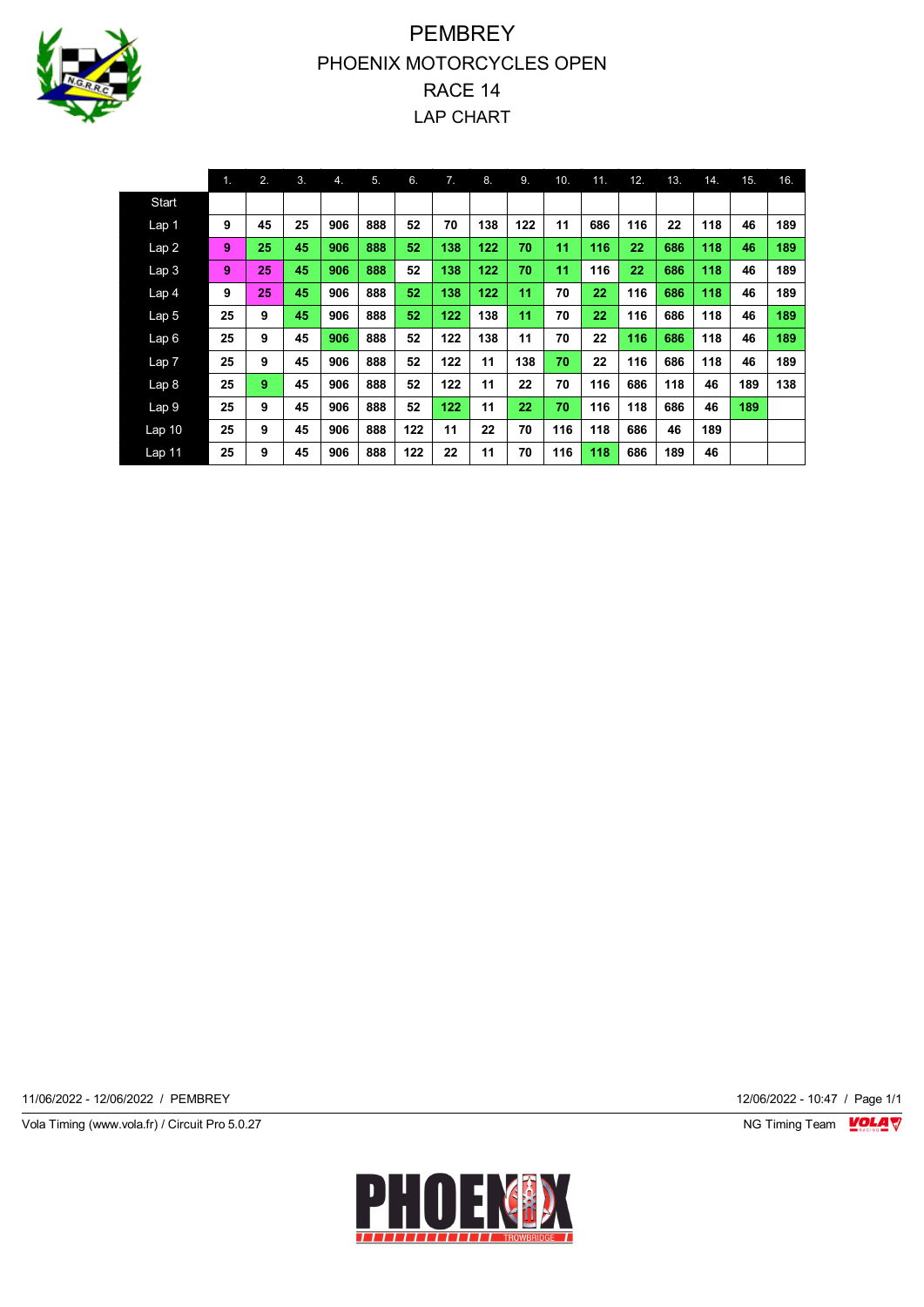

## **PEMBREY** PHOENIX MOTORCYCLES OPEN RACE 24 STARTING GRID

12 Laps = 17.472 Km



11/06/2022 - 12/06/2022 / PEMBREY 12/06/2022 - 10:49 / Page 1/1

Vola Timing (www.vola.fr) / Circuit Pro 5.0.27 NG Timing Team NG Timing Team NG Timing Team NG Timing Team NG

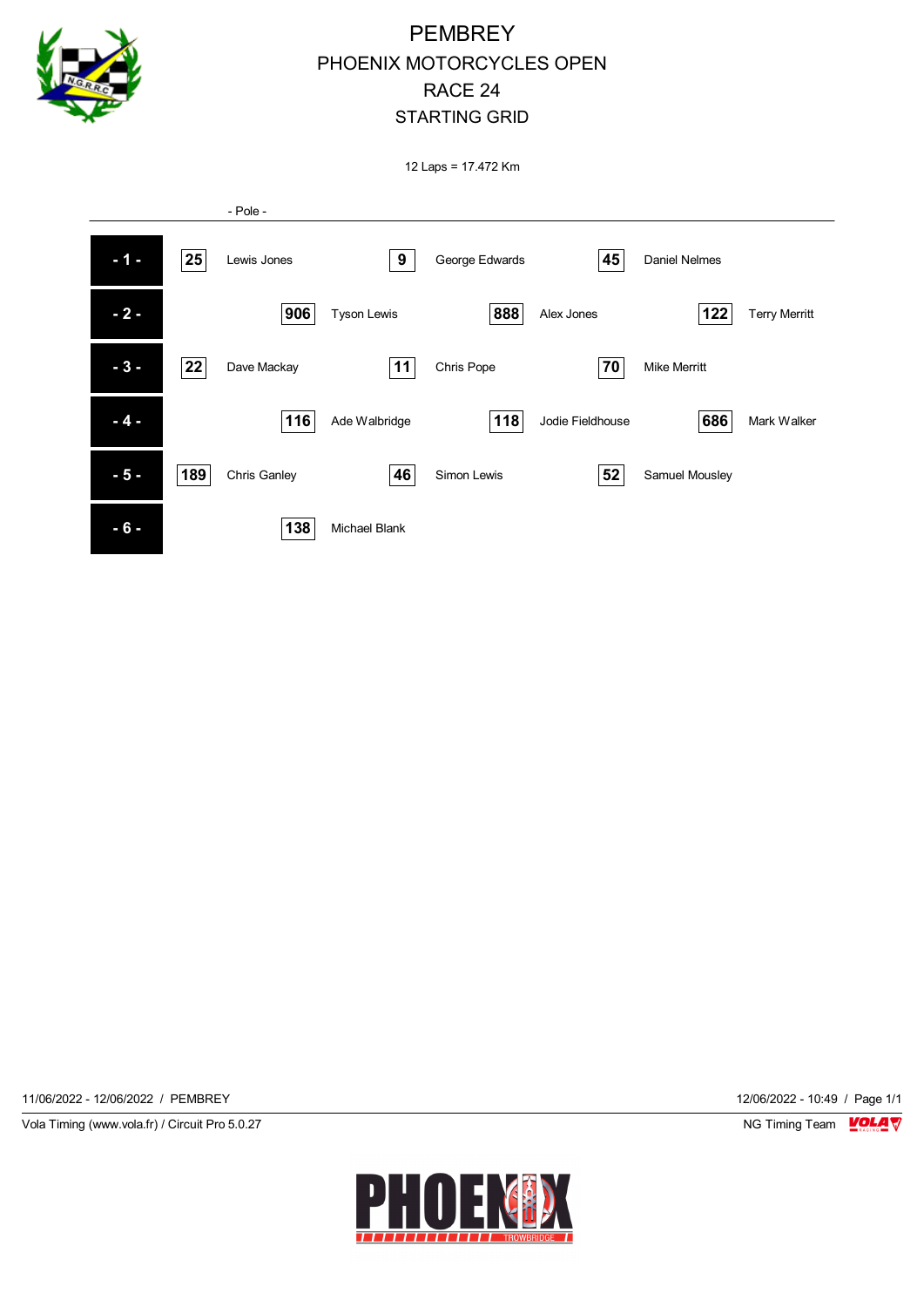

# **PEMBREY** PHOENIX MOTORCYCLES OPEN RACE 24 Start time: 14:21 Distance: 17.472 miles Weather: Sunny Track: Dry

| Rnk          |     | Num Rider             | Machine            | Town/Sponsor             | Laps | Time      | Gap         | Speed | B.Lap    | Average |
|--------------|-----|-----------------------|--------------------|--------------------------|------|-----------|-------------|-------|----------|---------|
|              |     |                       |                    |                          |      |           |             |       |          |         |
| 1            | 25  | Lewis Jones           | Kawasaki ZX6-R     | Ammanford                | 12   | 12:05.170 |             | 88.09 | 59.501   | 86.73   |
| $\mathbf{2}$ | 45  | <b>Daniel Nelmes</b>  | Kawasaki ZX10-R    | Paul Saunders            | 12   | 12:12.054 | $+6.884$    | 87.14 | 1:00.151 | 85.92   |
| 3            | 9   | <b>George Edwards</b> | Yamaha R6          | Edwards and son builders | 12   | 12:13.917 | $+8.747$    | 86.74 | 1:00.425 | 85.70   |
| 4            | 22  | Dave Mackav           | <b>KTM</b>         | True Heroes Racing       | 12   | 12:23.353 | $+18.183$   | 86.02 | 1:00.932 | 84.61   |
| 5            | 906 | <b>Tyson Lewis</b>    | <b>BMW S1000RR</b> | JK jointing              | 12   | 12:25.651 | $+20.481$   | 85.78 | 1:01.099 | 84.35   |
| 6            | 122 | Terry Merritt         | <b>BMW S1000RR</b> | <b>TDM Technology</b>    | 12   | 12:28.583 | $+23.413$   | 85.45 | 1:01.338 | 84.02   |
| 7            | 888 | Alex Jones            | Kawasaki ZX10-R    | WSC Performance          | 12   | 12:36.269 | $+31.099$   | 85.02 | 1:01.647 | 83.17   |
| 8            | 70  | <b>Mike Merritt</b>   | Yamaha R1          | <b>TDM Technology</b>    | 12   | 12:36.472 | $+31.302$   | 84.91 | 1:01.731 | 83.14   |
| 9            | 116 | Ade Walbridge         | Yamaha R1          | Three Bridges Racing     | 12   | 12:37.139 | $+31.969$   | 84.71 | 1:01.870 | 83.07   |
| 10           | 52  | <b>Samuel Mousley</b> | Yamaha R6          | Gwrhyd Spec Stone Quarry | 12   | 12:37.512 | $+32.342$   | 85.12 | 1:01.574 | 83.03   |
| 11           | 686 | <b>Mark Walker</b>    | Kawasaki ZX 636    | Kidderminster            | 12   | 12:43.115 | +37.945     | 83.92 | 1:02.454 | 82.42   |
| 12           | 118 | Jodie Fieldhouse      | Ariane 2 Moto 2    | Carrickeast Construction | 12   | 12:44.566 | +39.396     | 83.82 | 1:02.534 | 82.26   |
| 13           | 46  | <b>Simon Lewis</b>    | <b>BMW S1000RR</b> | Simon Lewis Racing       | 12   | 12:53.744 | $+48.574$   | 83.34 | 1:02.893 | 81.29   |
| 14           | 189 | <b>Chris Ganley</b>   | Ducati V2 Panigale | True Heroes Racing       | 12   | 13:10.813 | $+1:05.643$ | 81.49 | 1:04.318 | 79.53   |

Best lap: 25 Lewis Jones - 59.501

DNFs

11 **Chris Pope** Yamaha R1 AFB Motorcycles +12 Laps 85.02 1:01.651

**92.5% of winners average race speed - 80.23 mph**

11/06/2022 - 12/06/2022 / PEMBREY 12/06/2022 - 14:36 / Page 1/1

Vola Timing (www.vola.fr) / Circuit Pro 5.0.27 **NG Timing Team** Vola Timing Team VOLA V

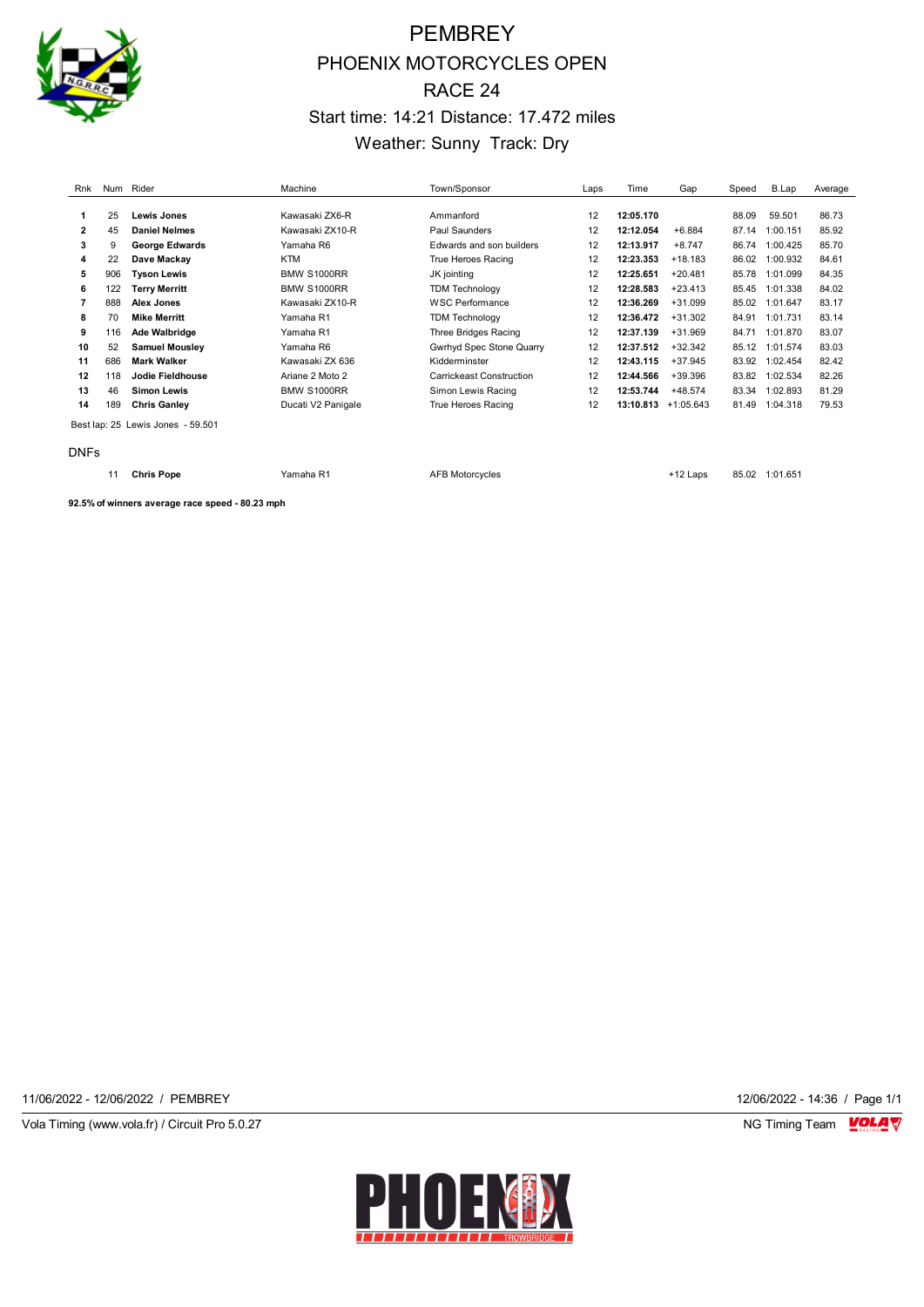

#### Lap Time

### Ade Walbridge

|    | <b>START</b>  |  |  |  |  |  |  |  |
|----|---------------|--|--|--|--|--|--|--|
| 1  |               |  |  |  |  |  |  |  |
| 2  | 1:02.743      |  |  |  |  |  |  |  |
| 3  | 1:02.784      |  |  |  |  |  |  |  |
| 4  | 1:01.870      |  |  |  |  |  |  |  |
| 5  | 1:02.547      |  |  |  |  |  |  |  |
| 6  | 1:02.682      |  |  |  |  |  |  |  |
| 7  | 1:02.570      |  |  |  |  |  |  |  |
| 8  | 1:03.052      |  |  |  |  |  |  |  |
| 9  | 1.02 447      |  |  |  |  |  |  |  |
| 10 | 1:02.822      |  |  |  |  |  |  |  |
| 11 | 1:02.694      |  |  |  |  |  |  |  |
|    | <b>FINISH</b> |  |  |  |  |  |  |  |
| 12 | 1:02.599      |  |  |  |  |  |  |  |

#### Alex Jones

| <b>START</b> |               |  |  |  |  |  |
|--------------|---------------|--|--|--|--|--|
| 1            |               |  |  |  |  |  |
| 2            | 1:01.647      |  |  |  |  |  |
| 3            | 1:01.941      |  |  |  |  |  |
| 4            | 1:02.529      |  |  |  |  |  |
| 5            | 1:02.649      |  |  |  |  |  |
| 6            | 1:02 634      |  |  |  |  |  |
| 7            | 1:02 415      |  |  |  |  |  |
| 8            | 1.02.962      |  |  |  |  |  |
| 9            | 1:02.902      |  |  |  |  |  |
| 10           | 1:03.008      |  |  |  |  |  |
| 11           | 1:02 537      |  |  |  |  |  |
|              | <b>FINISH</b> |  |  |  |  |  |
| 12           | 1:02.391      |  |  |  |  |  |

### Chris Ganley

|   | <b>START</b> |
|---|--------------|
| 1 |              |
| 2 | 1:04.837     |
| 3 | 1:04.460     |
| 4 | 1:04.318     |
| 5 | 1.04.973     |
| հ | 1:05.475     |

11/06/2022 - 12/06/2022 / PEMBREY 12/06/2022 - 14:35 / Page 1/2

Vola Timing (www.vola.fr) / Circuit Pro 5.0.27 NG Timing Team MC Timing Team MC Timing Team M

# PEMBREY PHOENIX MOTORCYCLES OPEN RACE 24 LAP TIMES

| Lap               | Time                 |
|-------------------|----------------------|
| 7                 | 1:06.051             |
| 8                 | 1:05.314             |
| 9                 | 1:04.964             |
| 10                | 1:05.352             |
| 11                | 1:05.959             |
|                   | <b>FINISH</b>        |
| 12                | 1:05.950             |
| <b>Chris Pope</b> |                      |
|                   |                      |
|                   | <b>START</b>         |
| 1                 |                      |
| 2                 | 1:02.339             |
| 3                 | 1:01.651             |
| 4<br>5            | 1:02.003<br>1:02.220 |
| 6                 | 1:03.174             |
| 7                 | 1:02.626             |
| 8                 |                      |
|                   | <b>FINISH</b>        |
|                   |                      |
|                   |                      |
|                   |                      |
|                   | <b>Daniel Nelmes</b> |
|                   | <b>START</b>         |
| 1                 |                      |
| 2                 | 1:00.472             |
| 3                 | 1:00.253             |
| 4                 | 1:00.174             |
| 5                 | 1:00.151             |
| 6<br>7            | 1:00.399             |
| 8                 | 1:00.517<br>1:00.527 |
| 9                 | 1:00.965             |
| 10                | 1:01.231             |
| 11                | 1:00.994             |
|                   | <b>FINISH</b>        |
| 12                | 1:00.686             |
|                   |                      |
|                   |                      |
|                   | Dave Mackay          |
|                   | <b>START</b>         |

| Lap | Time          |
|-----|---------------|
|     |               |
| 2   | 1:01.042      |
| 3   | 1:01 842      |
| 4   | 1:01.319      |
| 5   | 1:01.571      |
| 6   | 1:01.651      |
| 7   | 1:00.933      |
| 8   | 1:00.932      |
| 9   | 1:01.184      |
| 10  | 1:01 293      |
| 11  | 1.01.343      |
|     | <b>FINISH</b> |
| 12  | 1:02.532      |
|     |               |

### George Edwards

| <b>START</b> |               |
|--------------|---------------|
| 1            |               |
| 2            | 1:00.688      |
| 3            | 1:00.848      |
| 4            | 1:00.636      |
| 5            | 1:00.425      |
| 6            | 1:00472       |
| 7            | 1:00.535      |
| 8            | 1:00.596      |
| 9            | 1.00449       |
| 10           | 1:00.662      |
| 11           | 1:00.540      |
|              | <b>FINISH</b> |
| 12           | 1:01.521      |

#### Jodie Fieldhouse

| <b>START</b> |          |
|--------------|----------|
| 1            |          |
| 2            | 1:04.016 |
| 3            | 1:02.985 |
| 4            | 1:03:005 |
| 5            | 1:02.944 |
| 6            | 1:02.926 |
| 7            | 1:02.752 |
| 8            | 1:02.611 |
| 9            | 1:02.985 |
| 10           | 1.02824  |
| 11           | 1:02.983 |
|              |          |

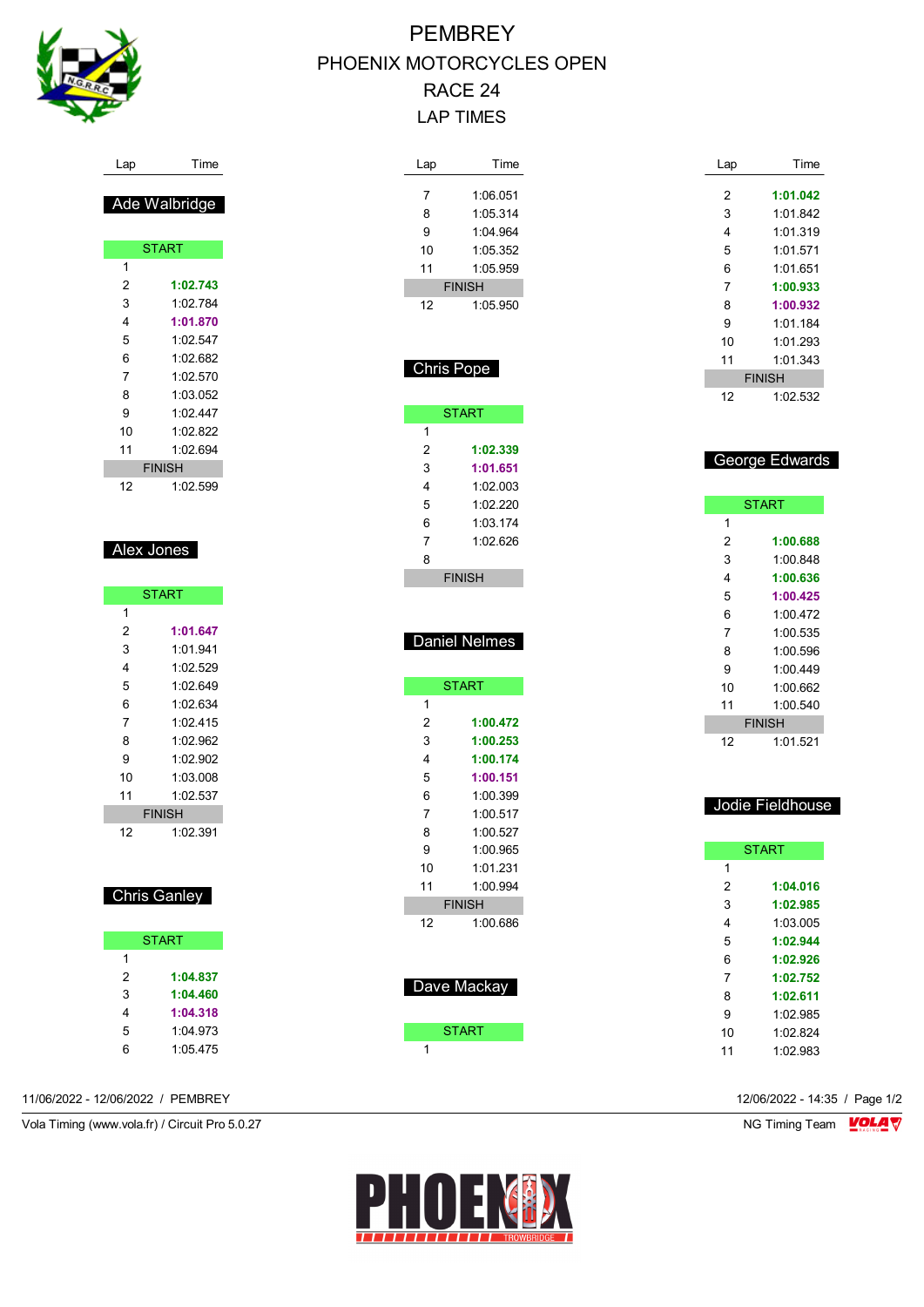PEMBREY PHOENIX MOTORCYCLES OPEN RACE 24 LAP TIMES

| Lap         | Time          |
|-------------|---------------|
|             | <b>FINISH</b> |
| 12          | 1:02.534      |
|             |               |
| Lewis Jones |               |
|             | <b>START</b>  |
|             |               |

| 2             | 1:00.256 |  |
|---------------|----------|--|
| 3             | 59.559   |  |
| 4             | 59.597   |  |
| 5             | 59.501   |  |
| 6             | 59.792   |  |
| 7             | 59.794   |  |
| 8             | 59 860   |  |
| 9             | 59 897   |  |
| 10            | 1:00 225 |  |
| 11            | 1:00.197 |  |
| <b>FINISH</b> |          |  |
| 12            | 1:00.491 |  |

### Mark Walker

| <b>START</b> |               |  |
|--------------|---------------|--|
| 1            |               |  |
| 2            | 1:03.125      |  |
| 3            | 1:03.386      |  |
| 4            | 1:02.454      |  |
| 5            | 1:02 703      |  |
| 6            | 1:03.248      |  |
| 7            | 1:02.910      |  |
| 8            | 1:03.340      |  |
| 9            | 1:02.815      |  |
| 10           | 1:02.863      |  |
| 11           | 1.02.828      |  |
|              | <b>FINISH</b> |  |
| 12           | 1:02.649      |  |

## Mike Merritt

| <b>START</b> |          |
|--------------|----------|
| 1            |          |
| 2            | 1:01.968 |
| 3            | 1.02.372 |
| 4            | 1:01.731 |
| 5            | 1:02.281 |
| 6            | 1.02.244 |
| 7            | 1:02.670 |
| 8            | 1:02.904 |
| 9            | 1:02.504 |
| 10           | 1:02.898 |
| 11           | 1.02.623 |
| FINISH       |          |
| 12           | 1:02.266 |

| Lap            | Time           |
|----------------|----------------|
|                |                |
|                | Samuel Mousley |
|                |                |
|                | <b>START</b>   |
| 1              |                |
| 2              | 1:02.176       |
| 3              | 1:02.890       |
| 4              | 1:03.354       |
| 5              | 1:02.222       |
| 6              | 1:01.881       |
| $\overline{7}$ | 1:01.817       |
| 8              | 1:05.596       |
| 9              | 1:01.712       |
| 10             | 1:02.947       |
| 11             | 1:01.702       |
|                | <b>FINISH</b>  |
| 12             | 1:01.574       |

| Lap | Time          |
|-----|---------------|
|     |               |
|     | <b>START</b>  |
| 1   |               |
| 2   | 1:01.099      |
| 3   | 1:03.464      |
| 4   | 1:01.127      |
| 5   | 1:01.786      |
| 6   | 1:01.559      |
| 7   | 1:01.831      |
| 8   | 1:01.605      |
| 9   | 1:01.645      |
| 10  | 1:01.812      |
| 11  | 1:01.613      |
|     | <b>FINISH</b> |
| 12  | 1:02.246      |

### Simon Lewis

| <b>START</b>  |          |
|---------------|----------|
| 1             |          |
| 2             | 1:03.775 |
| 3             | 1:03.110 |
| 4             | 1:02.893 |
| 5             | 1:02.971 |
| 6             | 1:03.153 |
| 7             | 1:03.133 |
| 8             | 1:02.955 |
| 9             | 1:03 767 |
| 10            | 1.04.319 |
| 11            | 1:05.230 |
| <b>FINISH</b> |          |
| 12            | 1:05.846 |

### Terry Merritt

| <b>START</b>  |          |  |
|---------------|----------|--|
| 1             |          |  |
| 2             | 1:02.305 |  |
| 3             | 1:01.338 |  |
| 4             | 1:02.115 |  |
| 5             | 1:01.372 |  |
| 6             | 1:01.372 |  |
| 7             | 1 01 432 |  |
| 8             | 1:01.822 |  |
| 9             | 1:02.039 |  |
| 10            | 1:02.213 |  |
| 11            | 1:01.978 |  |
| <b>FINISH</b> |          |  |
| 12            | 1:01 749 |  |

## Tyson Lewis

11/06/2022 - 12/06/2022 / PEMBREY

Vola Timing (www.vola.fr) / Circuit Pro 5.0.27

12/06/2022 - 14:35 / Page 2/2<br>NG Timing Team  $\frac{\text{VOLA}}{\text{V}}$